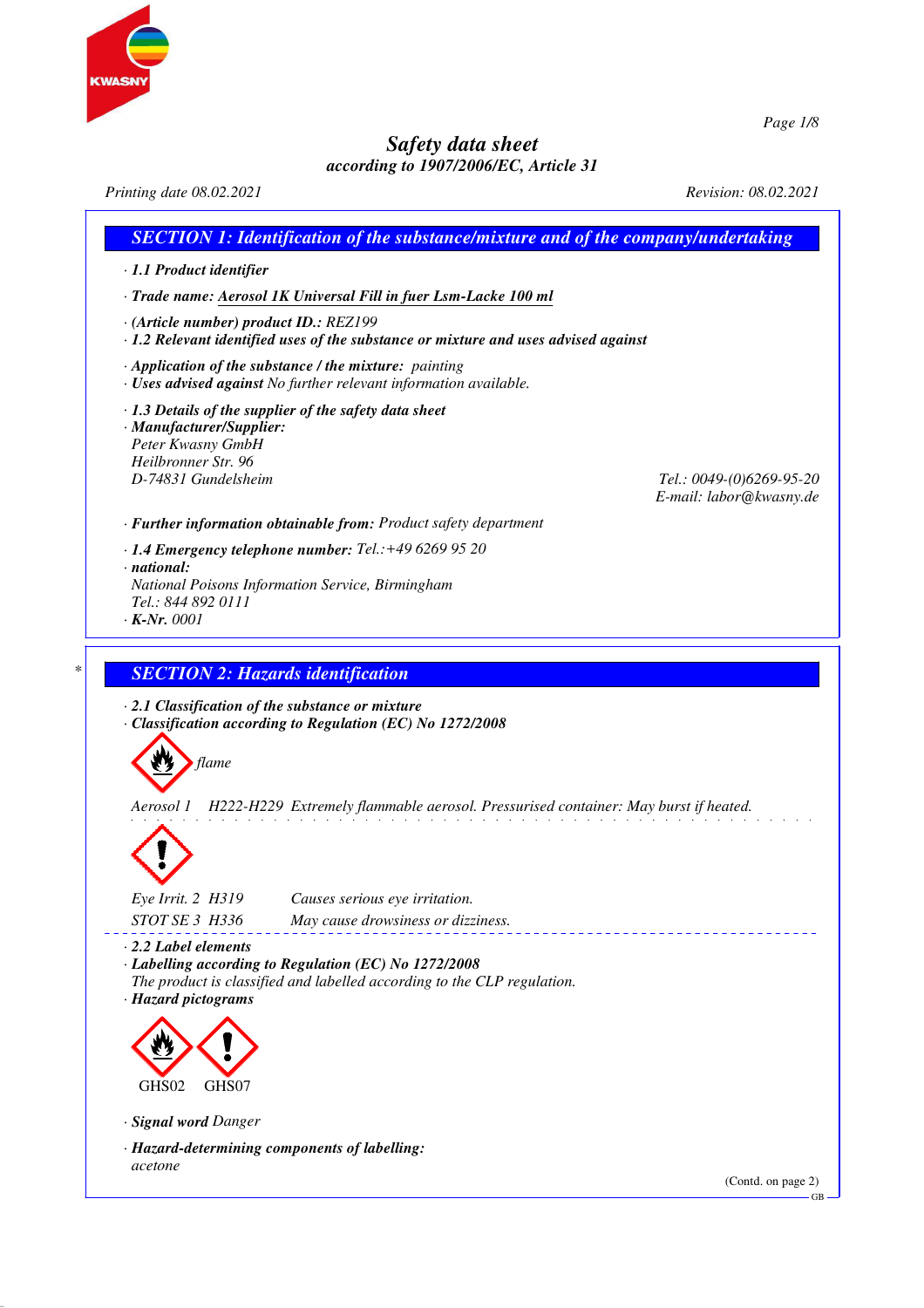*Printing date 08.02.2021 Revision: 08.02.2021*

*Trade name: Aerosol 1K Universal Fill in fuer Lsm-Lacke 100 ml*

|                                      | (Contd. of page 1)                                                                                                                                 |
|--------------------------------------|----------------------------------------------------------------------------------------------------------------------------------------------------|
| · Hazard statements                  |                                                                                                                                                    |
|                                      | H222-H229 Extremely flammable aerosol. Pressurised container: May burst if heated.                                                                 |
| H319                                 | Causes serious eye irritation.                                                                                                                     |
| H336                                 | May cause drowsiness or dizziness.                                                                                                                 |
| · Precautionary statements           |                                                                                                                                                    |
| <i>P101</i>                          | If medical advice is needed, have product container or label at hand.                                                                              |
| <i>P102</i>                          | Keep out of reach of children.                                                                                                                     |
| P103                                 | Read carefully and follow all instructions.                                                                                                        |
| P210                                 | Keep away from heat, hot surfaces, sparks, open flames and other ignition sources. No<br>smoking.                                                  |
| <i>P211</i>                          | Do not spray on an open flame or other ignition source.                                                                                            |
| P251                                 | Do not pierce or burn, even after use.                                                                                                             |
| P <sub>271</sub>                     | Use only outdoors or in a well-ventilated area.                                                                                                    |
|                                      | P305+P351+P338 IF IN EYES: Rinse cautiously with water for several minutes. Remove contact lenses, if<br>present and easy to do. Continue rinsing. |
| P312                                 | Call a POISON CENTER/doctor if you feel unwell.                                                                                                    |
| $P337 + P313$                        | If eye irritation persists: Get medical advice/attention.                                                                                          |
| $P410+P412$                          | Protect from sunlight. Do not expose to temperatures exceeding 50 $^{\circ}$ C/122 $^{\circ}$ F.                                                   |
| <i>P501</i>                          | Dispose of contents/container in accordance with local/regional/national/international<br>regulations.                                             |
| · Additional information:            |                                                                                                                                                    |
|                                      | Without adequate ventilation, explosive atmosphere/gas mix may be created.                                                                         |
|                                      | Warning! Hazardous respirable droplets may be formed when sprayed. Do not breathe spray or mist.                                                   |
| $\cdot$ 2.3 Other hazards            |                                                                                                                                                    |
|                                      | · Results of PBT and vPvB assessment                                                                                                               |
| $\cdot$ <b>PBT</b> : Not applicable. |                                                                                                                                                    |

*· vPvB: Not applicable.*

## *\* SECTION 3: Composition/information on ingredients*

*· 3.2 Chemical characterisation: Mixtures*

*· Description: Mixture of substances listed below with nonhazardous additions.*

| · Dangerous components:                                                    |                                                                                                                                                                                                                                                                                                                                                |             |  |  |
|----------------------------------------------------------------------------|------------------------------------------------------------------------------------------------------------------------------------------------------------------------------------------------------------------------------------------------------------------------------------------------------------------------------------------------|-------------|--|--|
| $CAS: 115-10-6$<br>EINECS: 204-065-8<br>Reg.nr.: 01-2119472128-37-xxxx     | dimethyl ether<br>Flam. Gas 1A, H220; Press. Gas (Comp.), H280                                                                                                                                                                                                                                                                                 | 50-100%     |  |  |
| $CAS: 67-64-1$<br>EINECS: 200-662-2<br>Reg.nr.: 01-2119471330-49-xxxx H336 | acetone<br>$\leftrightarrow$ Flam. Liq. 2, H225; $\leftrightarrow$ Eye Irrit. 2, H319; STOT SE 3,                                                                                                                                                                                                                                              | $25 - 50\%$ |  |  |
| $CAS: 108-65-6$<br>EINECS: 203-603-9<br>Reg.nr.: 01-2119475791-29-xxxx     | 2-methoxy-1-methylethyl acetate<br>$\bigotimes$ Flam. Liq. 3, H226                                                                                                                                                                                                                                                                             | $1 - 5\%$   |  |  |
|                                                                            | $\Lambda$ JPC and $f_1, f_2, \ldots, f_{n-1}, f_{n-1}, f_{n-1}, \ldots, f_{n-1}, f_{n-1}, f_{n-1}, f_{n-1}, f_{n-1}, f_{n-1}, \ldots, f_{n-1}, f_{n-1}, f_{n-1}, f_{n-1}, f_{n-1}, f_{n-1}, f_{n-1}, f_{n-1}, f_{n-1}, f_{n-1}, f_{n-1}, f_{n-1}, f_{n-1}, f_{n-1}, f_{n-1}, f_{n-1}, f_{n-1}, f_{n-1}, f_{n-1}, f_{n-1}, f_{n-1}, f_{n-1}, f$ |             |  |  |

*· Additional information: For the wording of the listed hazard phrases refer to section 16.*

## *SECTION 4: First aid measures*

*· 4.1 Description of first aid measures*

*· After inhalation: Supply fresh air; consult doctor in case of complaints.*

*· After skin contact: Generally the product does not irritate the skin.*

*· After eye contact:*

*Rinse opened eye for several minutes under running water. If symptoms persist, consult a doctor.*

*· After swallowing: If symptoms persist consult doctor.*

*· 4.2 Most important symptoms and effects, both acute and delayed No further relevant information available.*

(Contd. on page 3) GB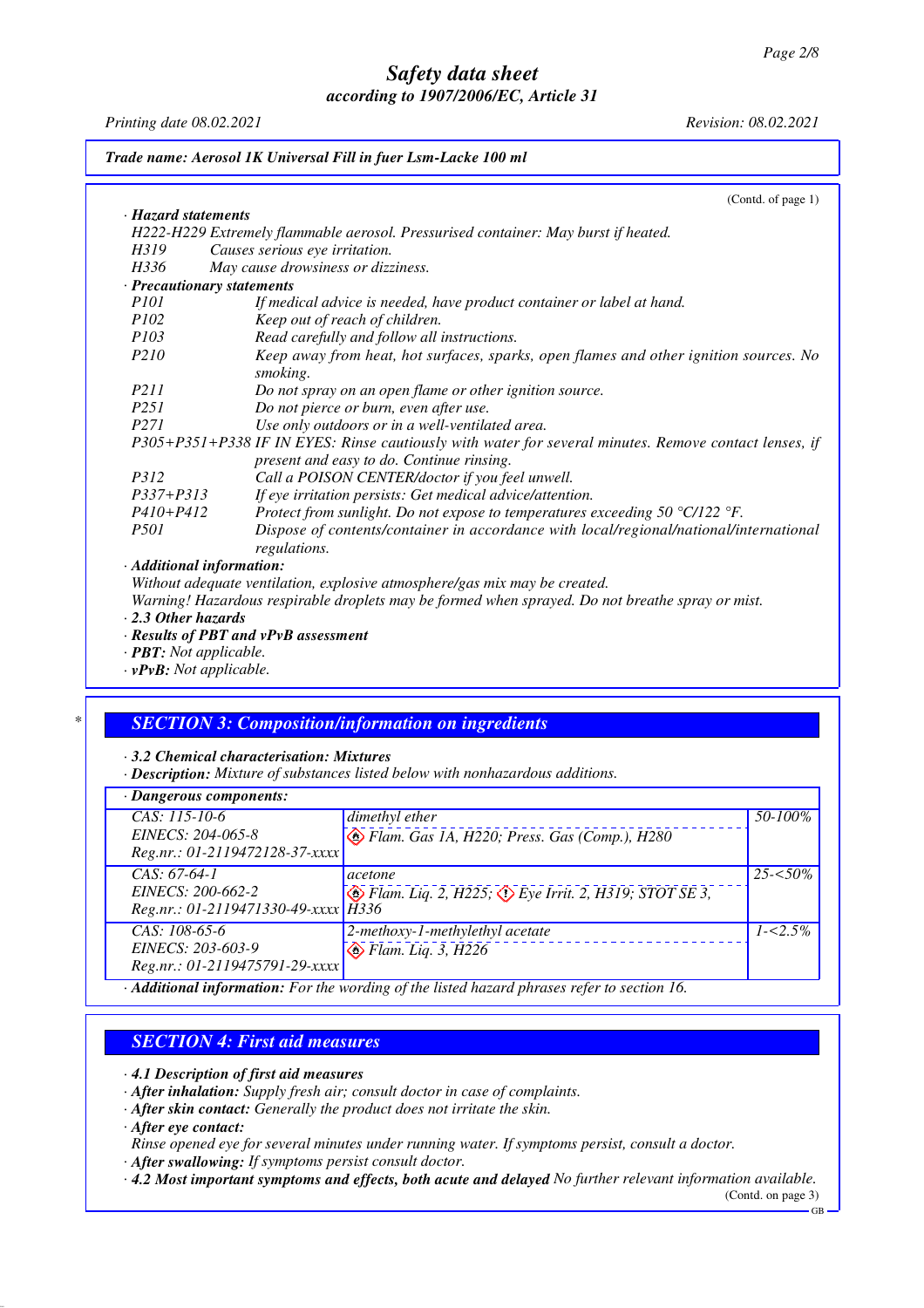*Printing date 08.02.2021 Revision: 08.02.2021*

*Trade name: Aerosol 1K Universal Fill in fuer Lsm-Lacke 100 ml*

(Contd. of page 2)

*· 4.3 Indication of any immediate medical attention and special treatment needed No further relevant information available.*

## *SECTION 5: Firefighting measures*

*· 5.1 Extinguishing media -* 

- *· Suitable extinguishing agents: Cool container whit water*
- *· 5.2 Special hazards arising from the substance or mixture No further relevant information available.*
- *· 5.3 Advice for firefighters*
- *· Protective equipment: No special measures required.*

## *SECTION 6: Accidental release measures*

- *· 6.1 Personal precautions, protective equipment and emergency procedures Wear protective equipment. Keep unprotected persons away.*
- *· 6.2 Environmental precautions: Do not allow to enter sewers/ surface or ground water.*
- *· 6.3 Methods and material for containment and cleaning up: Dispose contaminated material as waste according to item 13. Ensure adequate ventilation.*
- *· 6.4 Reference to other sections See Section 7 for information on safe handling. See Section 8 for information on personal protection equipment. See Section 13 for disposal information.*

## *SECTION 7: Handling and storage*

- *· 7.1 Precautions for safe handling Keep away from heat and direct sunlight. Ensure good ventilation/exhaustion at the workplace.*
- *· Information about fire and explosion protection: Do not spray onto a naked flame or any incandescent material. Keep ignition sources away - Do not smoke. Pressurised container: protect from sunlight and do not expose to temperatures exceeding 50°C, i.e. electric lights. Do not pierce or burn, even after use.*
- *· 7.2 Conditions for safe storage, including any incompatibilities*
- *· Storage:*
- *· Requirements to be met by storerooms and receptacles:*
- *Observe official regulations on storing packagings with pressurised containers.*
- *· Information about storage in one common storage facility: Not required.*
- *· Further information about storage conditions: None.*
- *· 7.3 Specific end use(s) No further relevant information available.*

## *\* SECTION 8: Exposure controls/personal protection*

*· 8.1 Control parameters*

*· Additional information about design of technical facilities: No further data; see item 7.*

*· Ingredients with limit values that require monitoring at the workplace:*

*115-10-6 dimethyl ether*

*WEL Short-term value: 958 mg/m³, 500 ppm Long-term value: 766 mg/m³, 400 ppm*

(Contd. on page 4)

GB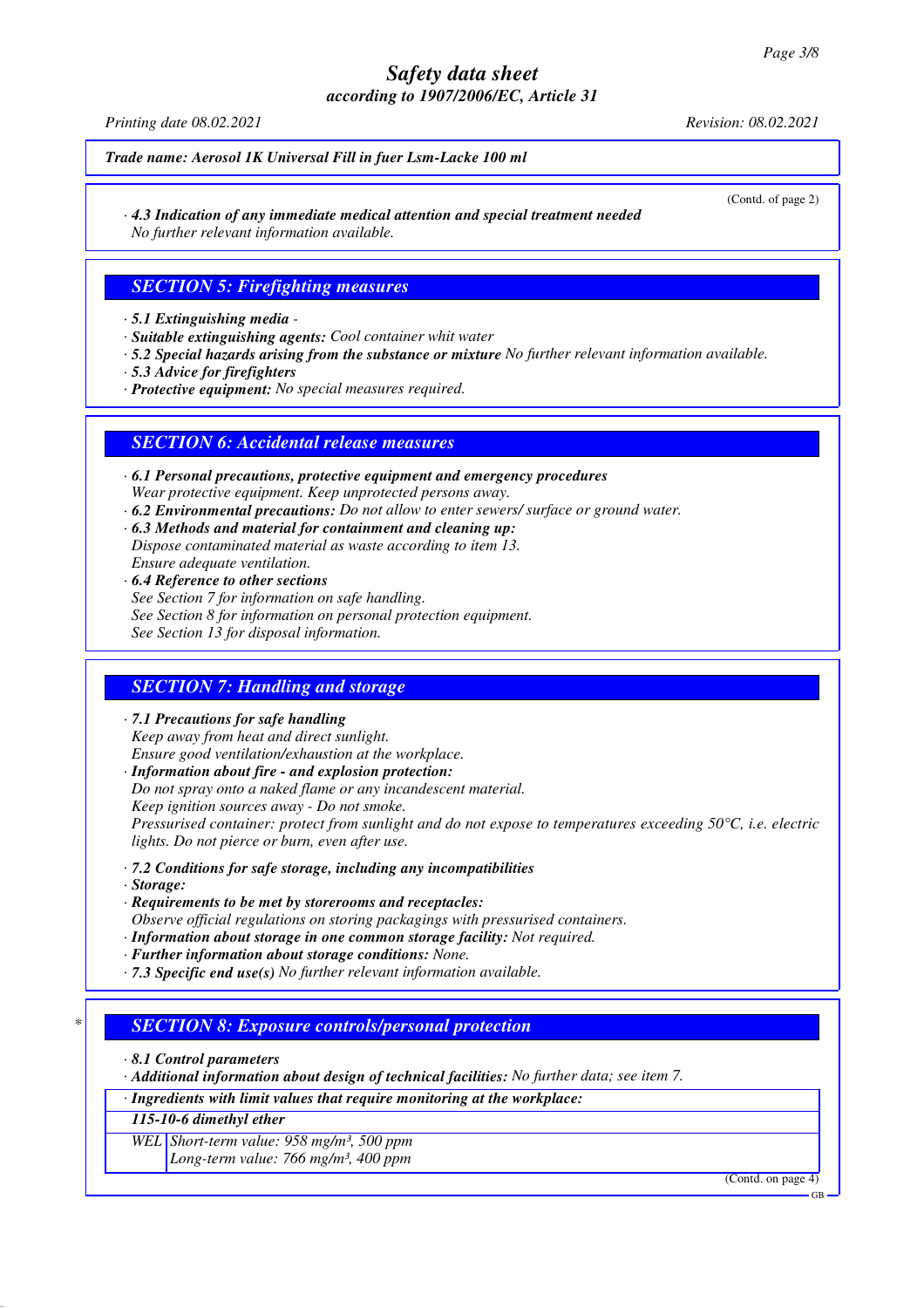*Printing date 08.02.2021 Revision: 08.02.2021*

*Trade name: Aerosol 1K Universal Fill in fuer Lsm-Lacke 100 ml*

(Contd. of page 3)

### *67-64-1 acetone*

*WEL Short-term value: 3620 mg/m³, 1500 ppm Long-term value: 1210 mg/m³, 500 ppm*

*· Additional information: The lists valid during the making were used as basis.*

- *· 8.2 Exposure controls*
- *· Personal protective equipment:*
- *· General protective and hygienic measures: Keep away from foodstuffs, beverages and feed. Immediately remove all soiled and contaminated clothing*
- *Wash hands before breaks and at the end of work.*
- *Avoid contact with the eyes.*
- *Avoid contact with the eyes and skin.*
- *· Respiratory protection:*



*When workers are facing concentrations above the exposure limit they must use appropriate certified respirators. Half mask with combination filter, class A1P2 minimum, or breathing mask with outer air supply.*

#### *· Protection of hands:*

*Protective gloves*



*The glove material has to be impermeable and resistant to the product/ the substance/ the preparation.*

*Selection of the glove material on consideration of the penetration times, rates of diffusion and the degradation*

- *· Material of gloves Nitrile rubber, NBR*
- *· Penetration time of glove material*

*Gloves must be changed after every contamination.*

*The exact break trough time has to be found out by the manufacturer of the protective gloves and has to be observed.*

- *· For the permanent contact of a maximum of 15 minutes gloves made of the following materials are suitable:*
- *butyl rubber, 0,7mm*

*· Eye protection: Safety glasses*



*Tightly sealed goggles*

## *\* SECTION 9: Physical and chemical properties*

- *· 9.1 Information on basic physical and chemical properties*
- *· General Information*
- *· Appearance:*
- *Form: Aerosol Colour: According to product specification · Odour: Characteristic · Odour threshold: Not determined.*
	-
- *· pH-value: Not determined.*

(Contd. on page 5)

GB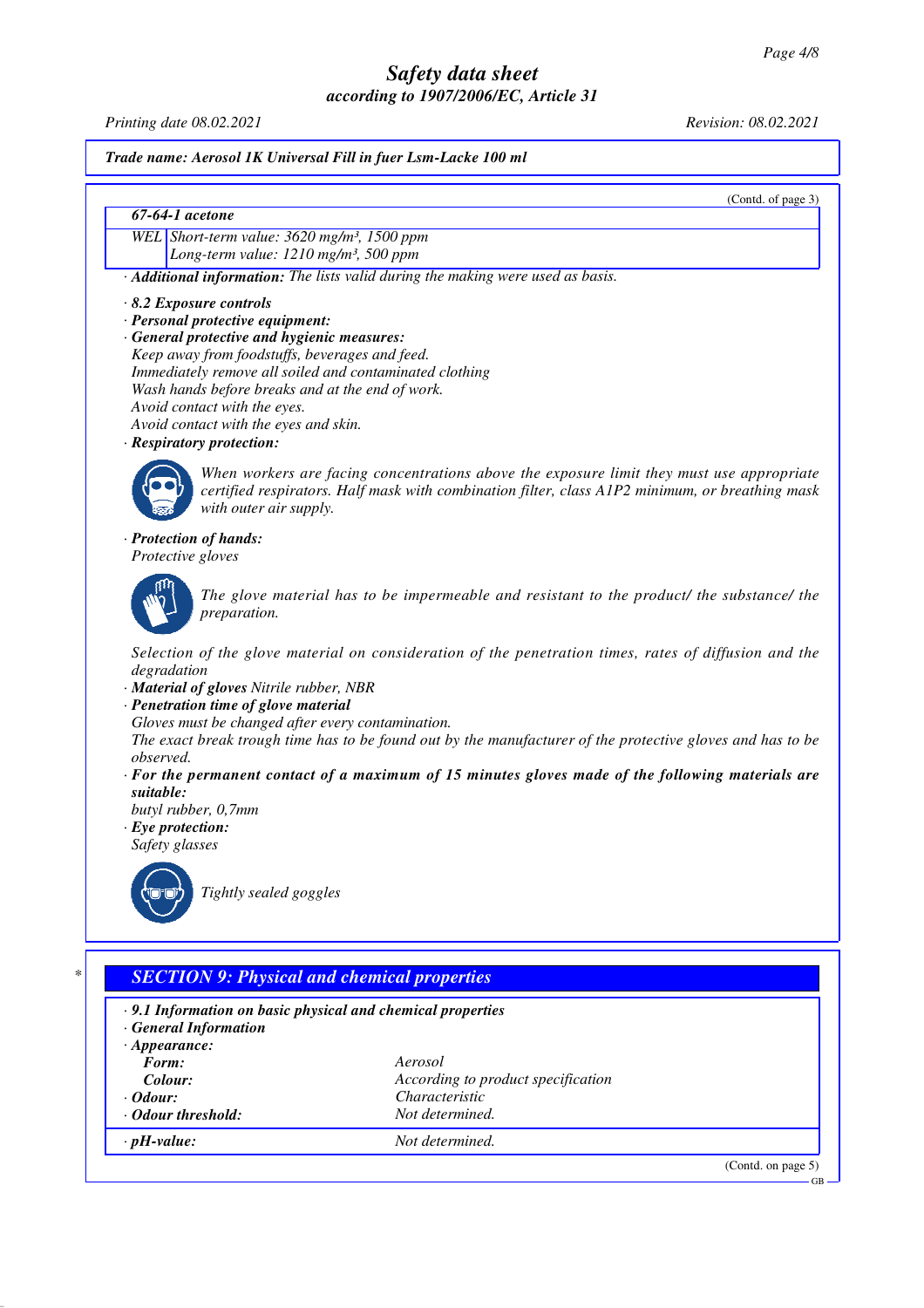*Printing date 08.02.2021 Revision: 08.02.2021*

|                                                                                                                              | (Contd. of page 4)                                                                                                 |
|------------------------------------------------------------------------------------------------------------------------------|--------------------------------------------------------------------------------------------------------------------|
| · Change in condition<br><b>Melting point/freezing point:</b><br>Initial boiling point and boiling range: -24.9 $\mathrm{C}$ | Undetermined.                                                                                                      |
| · Flash point:                                                                                                               | $\leq 0$ °C<br>Without propellant gas.                                                                             |
| · Flammability (solid, gas):                                                                                                 | Not applicable.                                                                                                    |
| · Ignition temperature:                                                                                                      | 235 °C                                                                                                             |
| $\cdot$ Decomposition temperature:                                                                                           | Not determined.                                                                                                    |
| · Auto-ignition temperature:                                                                                                 | Product is not selfigniting.                                                                                       |
| · Explosive properties:                                                                                                      | Product is not explosive. However, formation of explosive air/<br>vapour mixtures are possible.<br>Not determined. |
| · Explosion limits:<br>Lower:<br><b>Upper:</b>                                                                               | 2.6 Vol %<br>$18.6$ Vol %                                                                                          |
| $\cdot$ Vapour pressure at 20 °C:                                                                                            | 3400 hPa                                                                                                           |
| $\cdot$ Density at 20 $\degree$ C:<br>· Relative density<br>· Vapour density<br>$\cdot$ Evaporation rate                     | $0.72$ g/cm <sup>3</sup><br>Not determined.<br>Not determined.<br>Not applicable.                                  |
| · Solubility in / Miscibility with<br>water:                                                                                 | Not miscible or difficult to mix.                                                                                  |
| · Partition coefficient: n-octanol/water:                                                                                    | Not determined.                                                                                                    |
| · Viscosity:<br>Dynamic:<br>Kinematic:                                                                                       | Not determined.<br>Not determined.                                                                                 |
| · Solvent content:<br>Organic solvents:<br>$VOC$ (EU)                                                                        | 100.0%<br>With propellant gas. Content given by weight.<br>100.00 %                                                |
| Solids content:                                                                                                              | $0.0\%$                                                                                                            |
|                                                                                                                              |                                                                                                                    |

## *SECTION 10: Stability and reactivity*

*· 10.1 Reactivity No further relevant information available.*

*· 10.2 Chemical stability*

*· Thermal decomposition / conditions to be avoided: No decomposition if used according to specifications.*

*· 10.3 Possibility of hazardous reactions No dangerous reactions known.*

*· 10.4 Conditions to avoid No further relevant information available.*

*· 10.5 Incompatible materials: No further relevant information available.*

*· 10.6 Hazardous decomposition products: No dangerous decomposition products known.*

(Contd. on page 6)

GB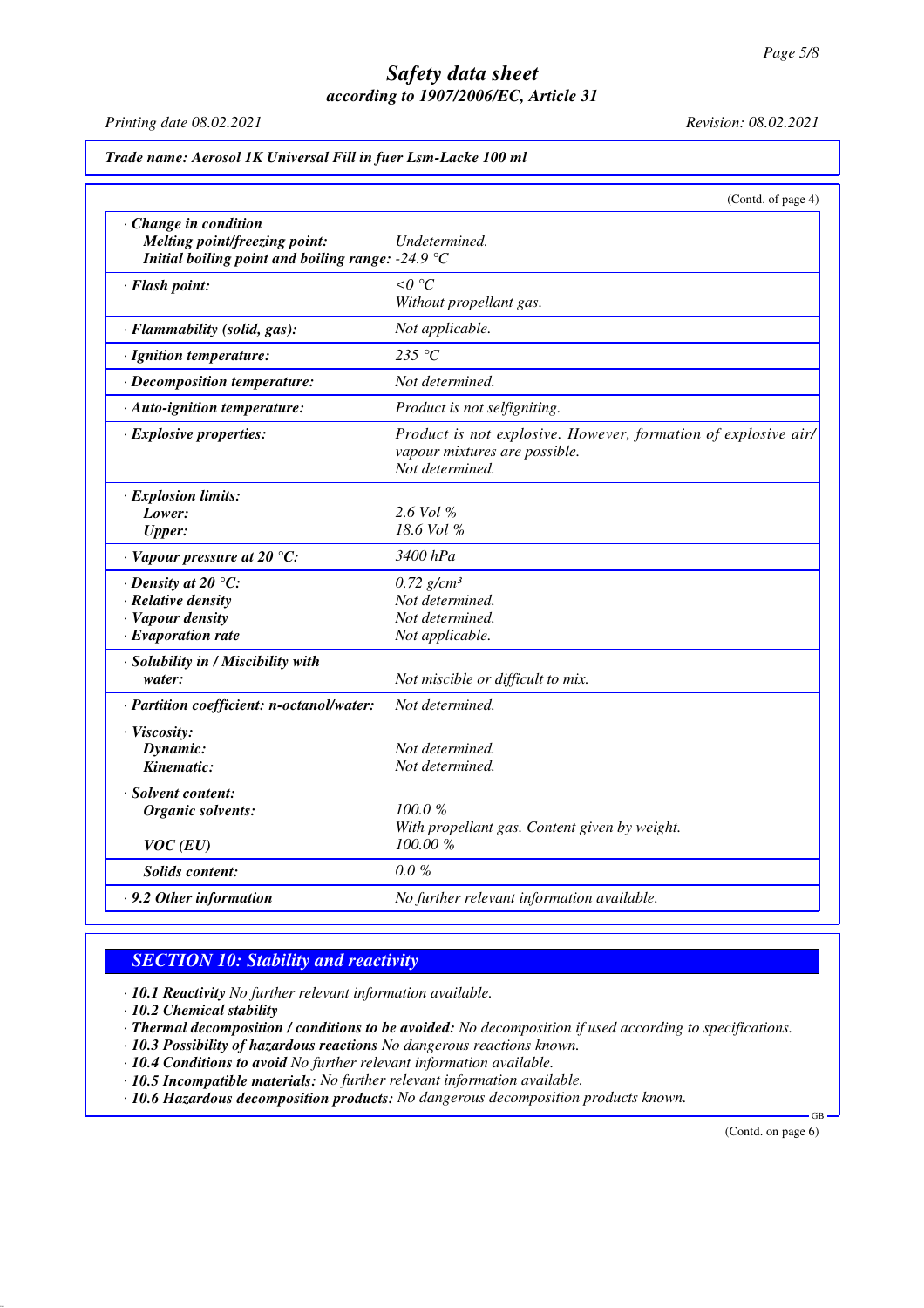#### *Trade name: Aerosol 1K Universal Fill in fuer Lsm-Lacke 100 ml*

(Contd. of page 5)

## *SECTION 11: Toxicological information*

- *· 11.1 Information on toxicological effects*
- *· Acute toxicity Based on available data, the classification criteria are not met.*
- *· Primary irritant effect:*
- *· Skin corrosion/irritation Based on available data, the classification criteria are not met.*
- *· Serious eye damage/irritation*
- *Causes serious eye irritation.*
- *· Respiratory or skin sensitisation Based on available data, the classification criteria are not met.*
- *· Additional toxicological information:*
- *· CMR effects (carcinogenity, mutagenicity and toxicity for reproduction)*
- *· Germ cell mutagenicity Based on available data, the classification criteria are not met.*
- *· Carcinogenicity Based on available data, the classification criteria are not met.*
- *· Reproductive toxicity Based on available data, the classification criteria are not met.*
- *· STOT-single exposure*
- *May cause drowsiness or dizziness.*
- *· STOT-repeated exposure Based on available data, the classification criteria are not met.*
- *· Aspiration hazard Based on available data, the classification criteria are not met.*

## *SECTION 12: Ecological information*

- *· 12.1 Toxicity*
- *· Aquatic toxicity: No further relevant information available.*
- *· 12.2 Persistence and degradability No further relevant information available.*
- *· 12.3 Bioaccumulative potential No further relevant information available.*
- *· 12.4 Mobility in soil No further relevant information available.*
- *· Additional ecological information:*
- *· General notes: Water hazard class 1 (German Regulation) (Self-assessment): slightly hazardous for water*
- *· 12.5 Results of PBT and vPvB assessment*
- *· PBT: Not applicable.*
- *· vPvB: Ikke relevant.*
- *· 12.6 Other adverse effects No further relevant information available.*

## *\* SECTION 13: Disposal considerations*

- *· 13.1 Waste treatment methods*
- *· Recommendation*

*Must not be disposed together with household garbage. Do not allow product to reach sewage system.*

- *· Uncleaned packaging:*
- *· Recommendation: Disposal must be made according to official regulations.*

| $\cdot$ 14.1 UN-Number               |                     |  |
|--------------------------------------|---------------------|--|
| · ADR, IMDG, IATA                    | <i>UN1950</i>       |  |
| $\cdot$ 14.2 UN proper shipping name |                     |  |
| $\cdot$ ADR                          | 1950 AEROSOLS       |  |
| $\cdot$ IMDG                         | <b>AEROSOLS</b>     |  |
| $\cdot$ IATA                         | AEROSOLS, flammable |  |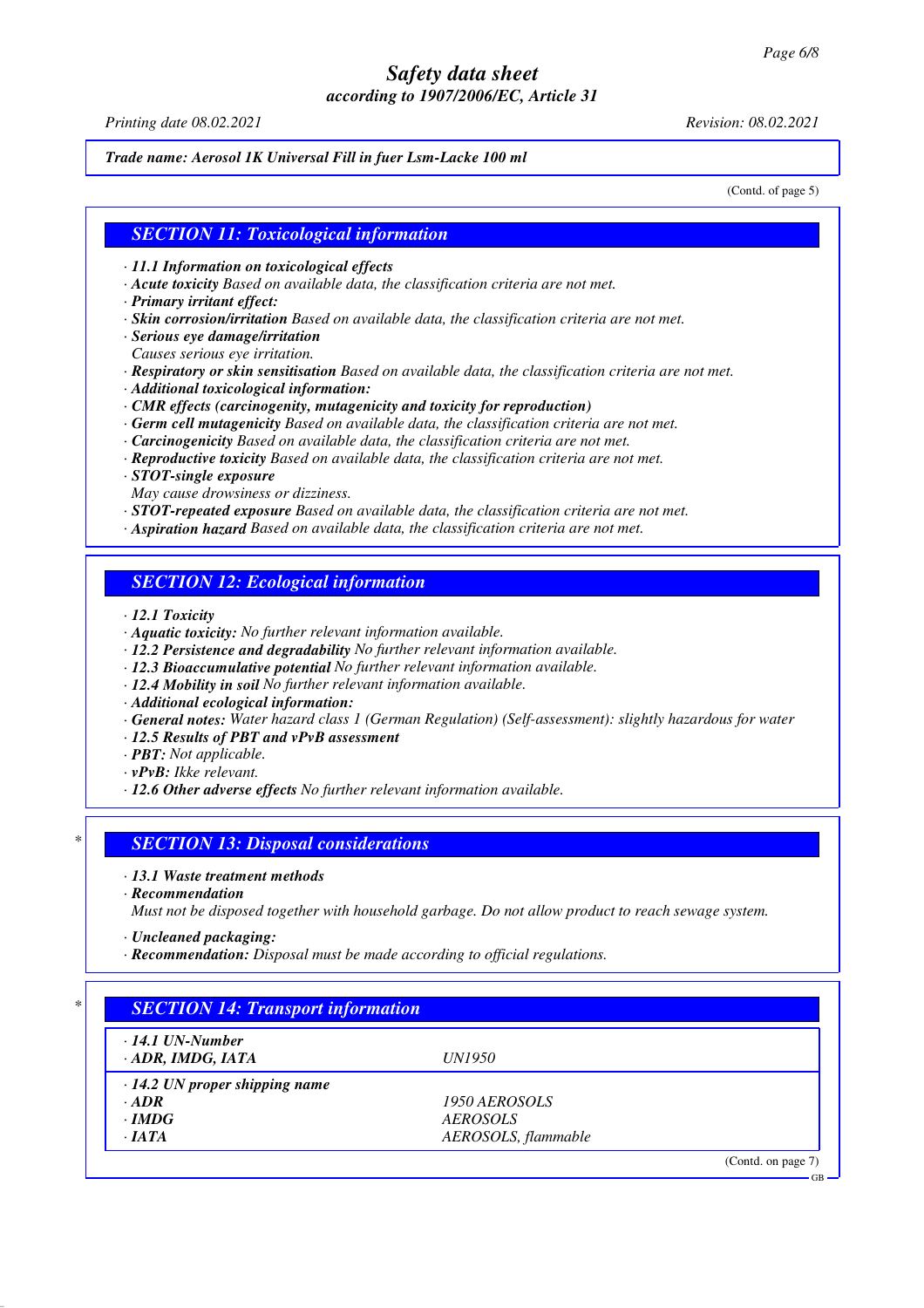*Printing date 08.02.2021 Revision: 08.02.2021*

|                                                                                                        | Trade name: Aerosol 1K Universal Fill in fuer Lsm-Lacke 100 ml                                                                                                                                                                                                                                                                                                                                                                                           |  |
|--------------------------------------------------------------------------------------------------------|----------------------------------------------------------------------------------------------------------------------------------------------------------------------------------------------------------------------------------------------------------------------------------------------------------------------------------------------------------------------------------------------------------------------------------------------------------|--|
|                                                                                                        | (Contd. of page 6)                                                                                                                                                                                                                                                                                                                                                                                                                                       |  |
| · 14.3 Transport hazard class(es)                                                                      |                                                                                                                                                                                                                                                                                                                                                                                                                                                          |  |
| $\cdot$ ADR                                                                                            |                                                                                                                                                                                                                                                                                                                                                                                                                                                          |  |
|                                                                                                        |                                                                                                                                                                                                                                                                                                                                                                                                                                                          |  |
| $\cdot$ Class                                                                                          | 2 5F Gases.                                                                                                                                                                                                                                                                                                                                                                                                                                              |  |
| $\cdot$ Label                                                                                          | 2.1                                                                                                                                                                                                                                                                                                                                                                                                                                                      |  |
| · IMDG, IATA                                                                                           |                                                                                                                                                                                                                                                                                                                                                                                                                                                          |  |
|                                                                                                        |                                                                                                                                                                                                                                                                                                                                                                                                                                                          |  |
| $\cdot$ Class                                                                                          | 2.1                                                                                                                                                                                                                                                                                                                                                                                                                                                      |  |
| $\cdot$ Label                                                                                          | 2.1                                                                                                                                                                                                                                                                                                                                                                                                                                                      |  |
| · 14.4 Packing group<br>· ADR, IMDG, IATA                                                              | Void<br>not classified                                                                                                                                                                                                                                                                                                                                                                                                                                   |  |
| · 14.5 Environmental hazards:<br>· Marine pollutant:                                                   | N <sub>O</sub>                                                                                                                                                                                                                                                                                                                                                                                                                                           |  |
| · 14.6 Special precautions for user                                                                    | Warning: Gases.                                                                                                                                                                                                                                                                                                                                                                                                                                          |  |
| · Hazard identification number (Kemler code):<br>· EMS Number:<br>· Stowage Code<br>· Segregation Code | not classified<br>$F-D, S-U$<br>SW1 Protected from sources of heat.<br>SW2 Clear of living quarters.<br>SG69 For AEROSOLS with a maximum capacity of 1 litre:<br>Segregation as for class 9. Stow "separated from" class 1<br>except for division 1.4.<br>For AEROSOLS with a capacity above 1 litre:<br>Segregation as for the appropriate subdivision of class 2.<br>For WASTE AEROSOLS:<br>Segregation as for the appropriate subdivision of class 2. |  |
| · 14.7 Transport in bulk according to Annex II of<br>Marpol and the IBC Code                           | Not applicable.                                                                                                                                                                                                                                                                                                                                                                                                                                          |  |
| · Transport/Additional information:                                                                    |                                                                                                                                                                                                                                                                                                                                                                                                                                                          |  |
| $\cdot$ ADR<br>$\cdot$ Limited quantities (LQ)<br>$\cdot$ Excepted quantities (EQ)                     | 1L<br>Code: E0<br>Not permitted as Excepted Quantity                                                                                                                                                                                                                                                                                                                                                                                                     |  |
| · Transport category<br>· Tunnel restriction code                                                      | 2<br>D                                                                                                                                                                                                                                                                                                                                                                                                                                                   |  |
| $\cdot$ IMDG<br>$\cdot$ Limited quantities (LQ)<br>$\cdot$ Excepted quantities (EQ)                    | IL<br>Code: E0<br>Not permitted as Excepted Quantity                                                                                                                                                                                                                                                                                                                                                                                                     |  |
|                                                                                                        | (Contd. on page 8)                                                                                                                                                                                                                                                                                                                                                                                                                                       |  |